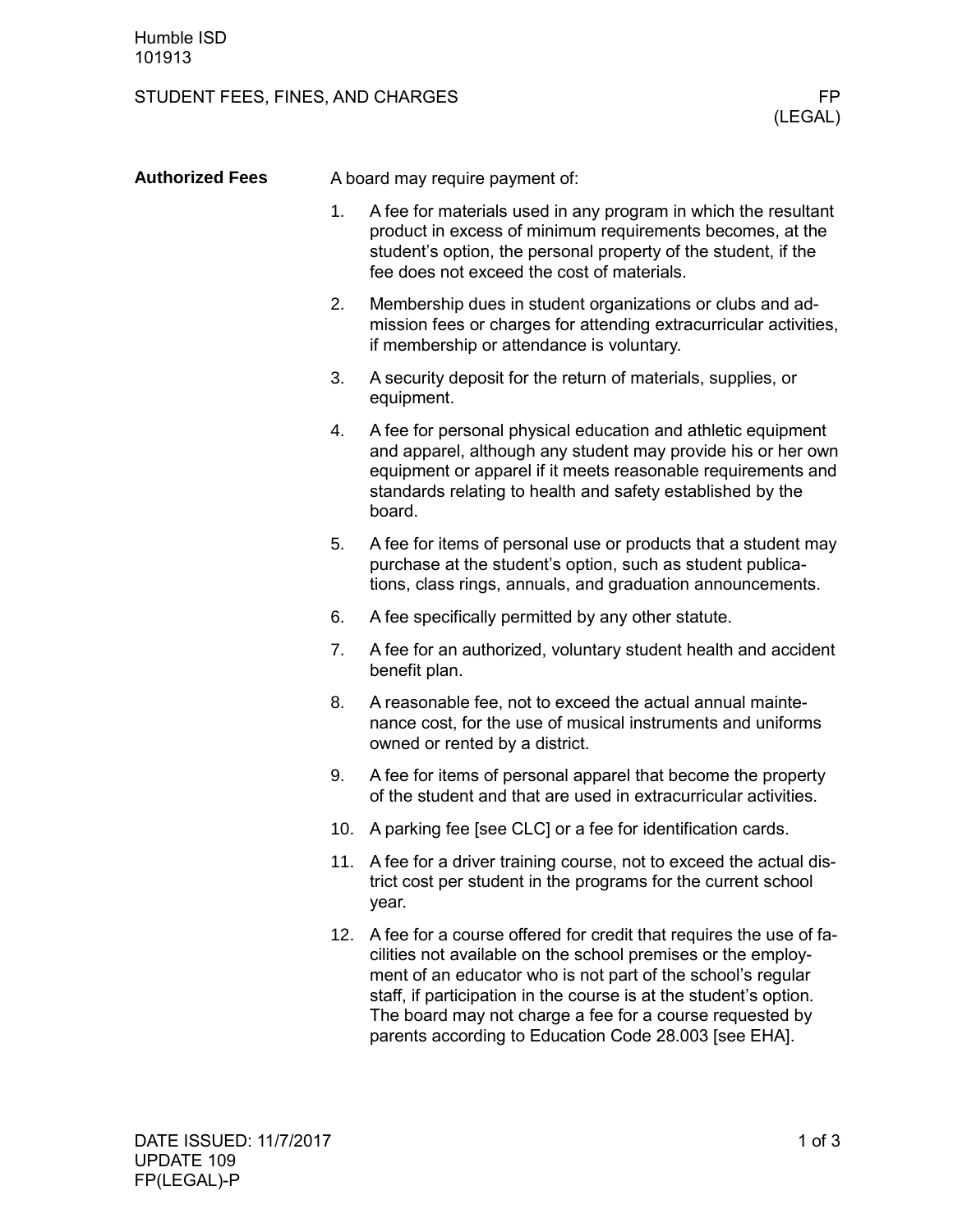## STUDENT FEES, FINES, AND CHARGES FINES, AND THE RESISTENT PRESENTED AS A REPORT OF PRESENT ASSESSMENT PRESENT

|                        |                                                                                                                                                                                                                      | 13. A fee for a course offered during summer school, except that<br>the board may charge a fee for a course required for gradua-<br>tion only if the course is also offered without a fee during the<br>regular school term.                                                                                                                                                                                                                                                                                                                                                                                                                                                             |  |
|------------------------|----------------------------------------------------------------------------------------------------------------------------------------------------------------------------------------------------------------------|------------------------------------------------------------------------------------------------------------------------------------------------------------------------------------------------------------------------------------------------------------------------------------------------------------------------------------------------------------------------------------------------------------------------------------------------------------------------------------------------------------------------------------------------------------------------------------------------------------------------------------------------------------------------------------------|--|
|                        |                                                                                                                                                                                                                      | 14. A reasonable fee for transportation of a student who lives<br>within two miles of the school the student attends to and from<br>that school, except that the board may not charge a fee for<br>transportation for which the district receives funds under Edu-<br>cation Code 48.151(d).                                                                                                                                                                                                                                                                                                                                                                                             |  |
|                        |                                                                                                                                                                                                                      | 15. A reasonable fee, not to exceed \$50, for costs associated with<br>an educational program offered outside of regular school<br>hours through which a student who was absent from class re-<br>ceives instruction voluntarily for the purpose of making up the<br>missed instruction and meeting the level of attendance re-<br>quired under Education Code 25.092. [See FEC] The district<br>must provide a written form to be signed by the student's legal<br>guardian stating that this fee would not create a financial<br>hardship or discourage the student from attending the pro-<br>gram. The district may only assess the fee if the student re-<br>turns the signed form. |  |
|                        | 16.                                                                                                                                                                                                                  | If the district does not receive any funds under Education<br>Code 48.151 and does not participate in a county transporta-<br>tion system for which an allotment is provided under Educa-<br>tion Code 48.151(i), a reasonable fee for the transportation of<br>a student to and from the school the student attends.                                                                                                                                                                                                                                                                                                                                                                    |  |
|                        | Education Code 11.158(a), (d), (h)                                                                                                                                                                                   |                                                                                                                                                                                                                                                                                                                                                                                                                                                                                                                                                                                                                                                                                          |  |
| <b>TXVSN</b>           | A district may charge a fee for enrollment in an electronic course<br>provided through the Texas virtual school network (TXVSN) in ac-<br>cordance with Education Code 30A.155. Education Code 30A.155<br>[See EHDE] |                                                                                                                                                                                                                                                                                                                                                                                                                                                                                                                                                                                                                                                                                          |  |
| <b>Prohibited Fees</b> | A board may not charge fees for:                                                                                                                                                                                     |                                                                                                                                                                                                                                                                                                                                                                                                                                                                                                                                                                                                                                                                                          |  |
|                        | 1.                                                                                                                                                                                                                   | Instructional materials, workbooks, laboratory supplies, or<br>other supplies necessary for participation in any instructional<br>course, except as authorized under the Education Code.                                                                                                                                                                                                                                                                                                                                                                                                                                                                                                 |  |
|                        | 2.                                                                                                                                                                                                                   | Field trips required as part of a basic educational program or<br>course.                                                                                                                                                                                                                                                                                                                                                                                                                                                                                                                                                                                                                |  |
|                        | 3.                                                                                                                                                                                                                   | Any specific form of dress necessary for any required educa-<br>tional program or diplomas.                                                                                                                                                                                                                                                                                                                                                                                                                                                                                                                                                                                              |  |
|                        | 4.                                                                                                                                                                                                                   | Instructional costs for necessary school personnel employed<br>in any course or educational program required for graduation.                                                                                                                                                                                                                                                                                                                                                                                                                                                                                                                                                             |  |
|                        |                                                                                                                                                                                                                      |                                                                                                                                                                                                                                                                                                                                                                                                                                                                                                                                                                                                                                                                                          |  |